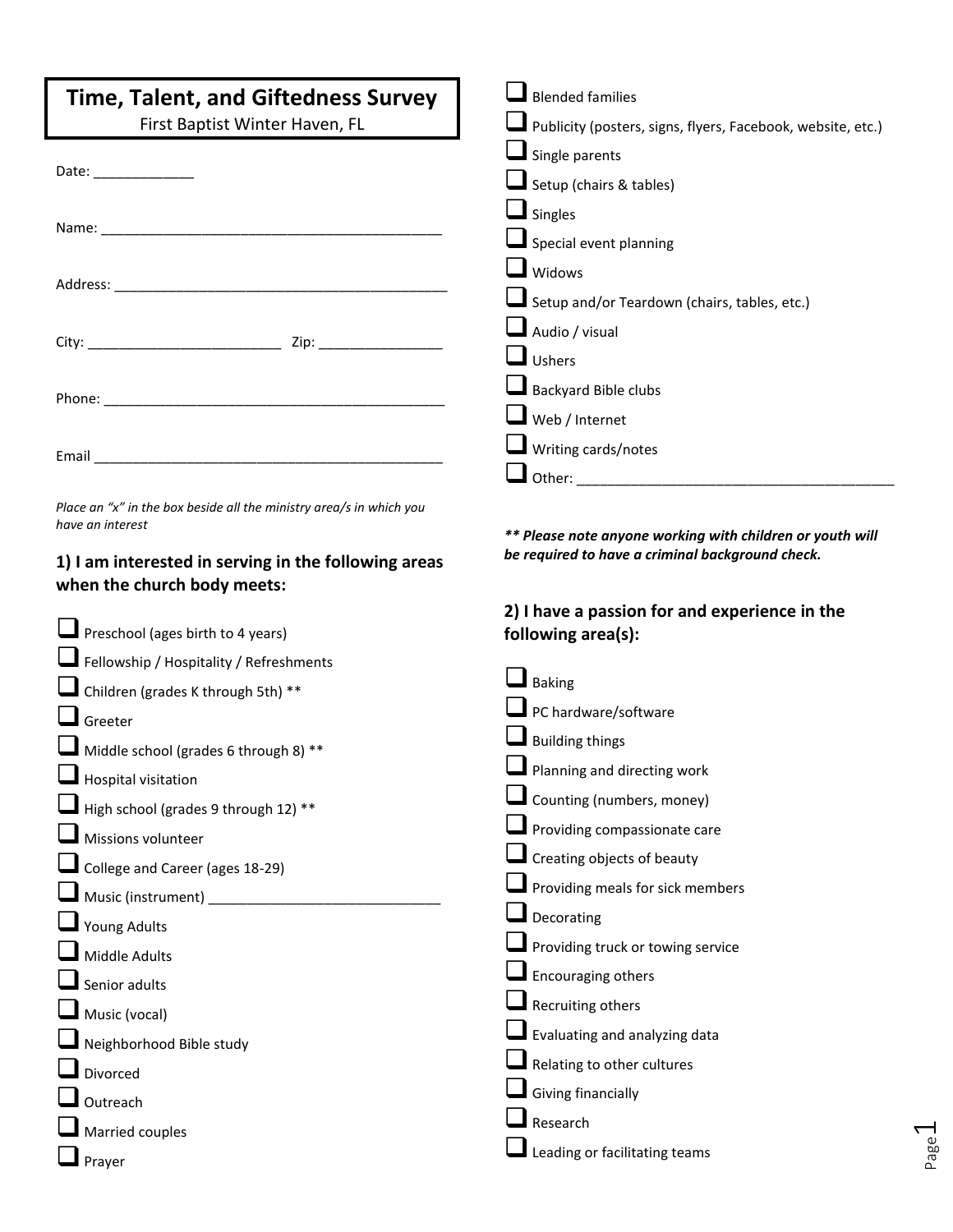| $\blacksquare$ Sharing the Gospel with others   | Drawing                                        |
|-------------------------------------------------|------------------------------------------------|
| $\blacksquare$ Making others welcome            | Childcare (criminal background check required) |
| Substitute teaching                             | Mechanics                                      |
| Making phone calls                              | Floral arrangements                            |
| $\blacksquare$ Wedding planning/hostess         | Driving/transportation                         |
| Mentoring                                       | Painting                                       |
| $\blacksquare$ Writing articles, letters, books | Photography/video                              |
| Managing others                                 | General housekeeping                           |
|                                                 | Plumbing                                       |
|                                                 | Puppetry                                       |
| 3. I can serve the church and community through | Insurance                                      |
| personal skills and talents in:                 | Roofing                                        |
|                                                 | $\Box$ Sewing                                  |
| Construction/Repair                             | Meal preparation                               |
| $\mathbf{I}$ Arts                               | Sheetrock                                      |
| Education                                       | Staging/Props                                  |
| $\blacksquare$ AC/Furnace repair                | <b>Real Estate</b>                             |
| English as 2nd Language                         | Other:                                         |
| Cabinetry                                       |                                                |
| Artwork                                         | 4) I am available at the following time(s):    |
| Foreign language / If so, what language/s?      |                                                |
|                                                 | $\blacksquare$ Mornings                        |
| Carpentry                                       | Weekdays                                       |
| Calligraphy                                     | As Needed                                      |
| Mathematics                                     | Afternoons                                     |
| $\blacksquare$ Carpet and tile                  | Weekends                                       |
| Electrical                                      | Evenings                                       |
| Computer graphics                               | Weekends                                       |
| Teaching / tutoring/ If so, which subjects?     | One-time projects                              |
|                                                 | At home projects                               |
| $\blacksquare$ Flooring                         | Short-term projects                            |
| Costumes                                        | Long-term projects                             |
| Furniture repair                                | Your customized times of availability          |
| $\mathsf{\mathsf{I}}$ Crafts                    |                                                |
| $\blacksquare$ Heavy lifting                    |                                                |

❑Accounting

□Landscaping / lawn care

Page  $\mathrel{\sim}$ 

\_\_\_\_\_\_\_\_\_\_\_\_\_\_\_\_\_\_\_\_\_\_\_\_\_\_\_\_\_\_\_\_\_\_\_\_\_\_\_\_\_\_\_\_\_\_\_\_\_\_

\_\_\_\_\_\_\_\_\_\_\_\_\_\_\_\_\_\_\_\_\_\_\_\_\_\_\_\_\_\_\_\_\_\_\_\_\_\_\_\_\_\_\_\_\_\_\_\_\_\_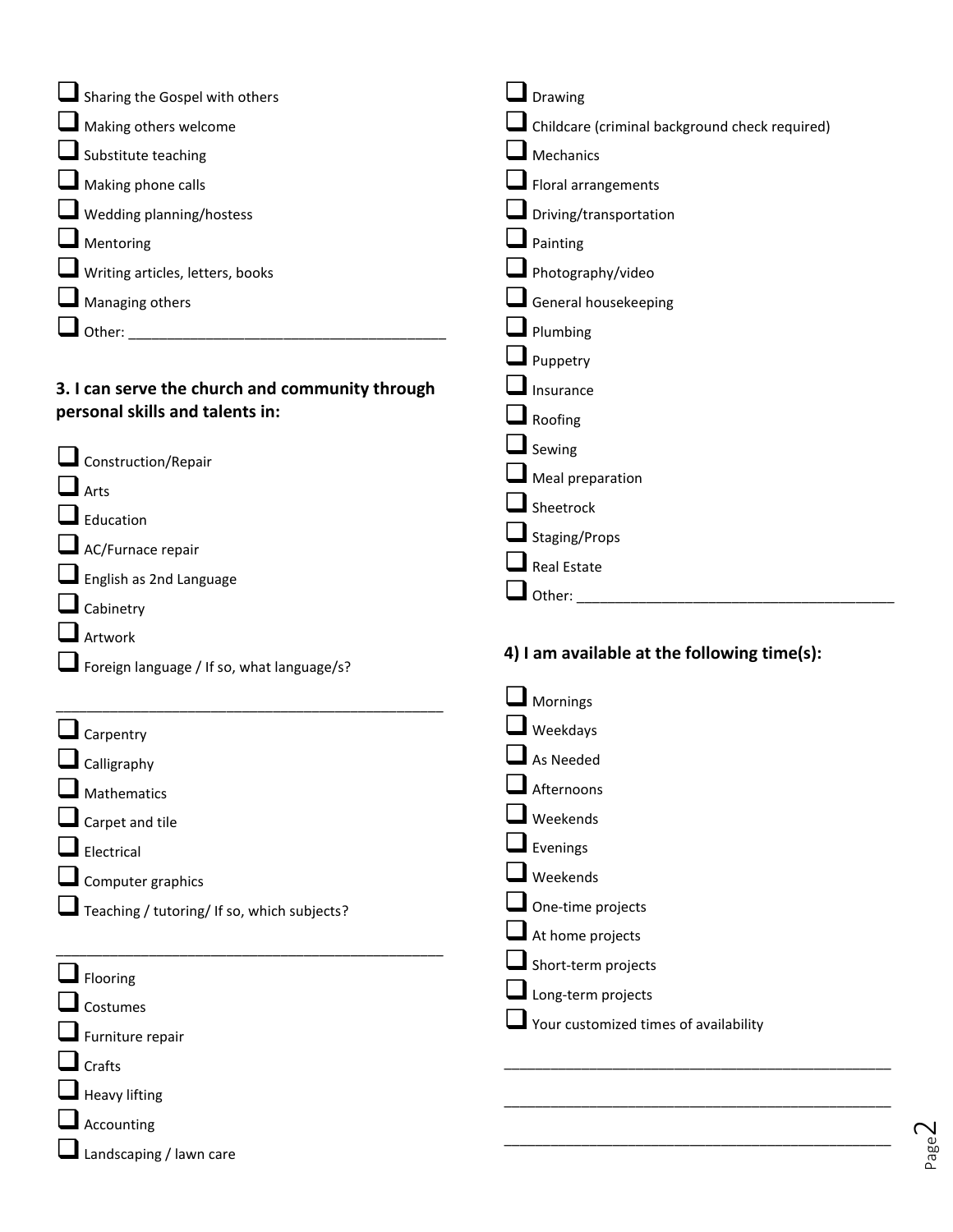**5) What occupational or professional experience(s) do you have that might help others?** **8) What painful experiences or trials could you relate to and encourage others going through similar experiences?** 

**6) What educational experience(s) do you have that might help others?** 

**9) Describe spiritual experiences that have been meaningful to you?** 

**7) What personal or life experiences do you have that you can use in ministry?** 

**10) In which volunteer organizations have you served, and in what capacity?**